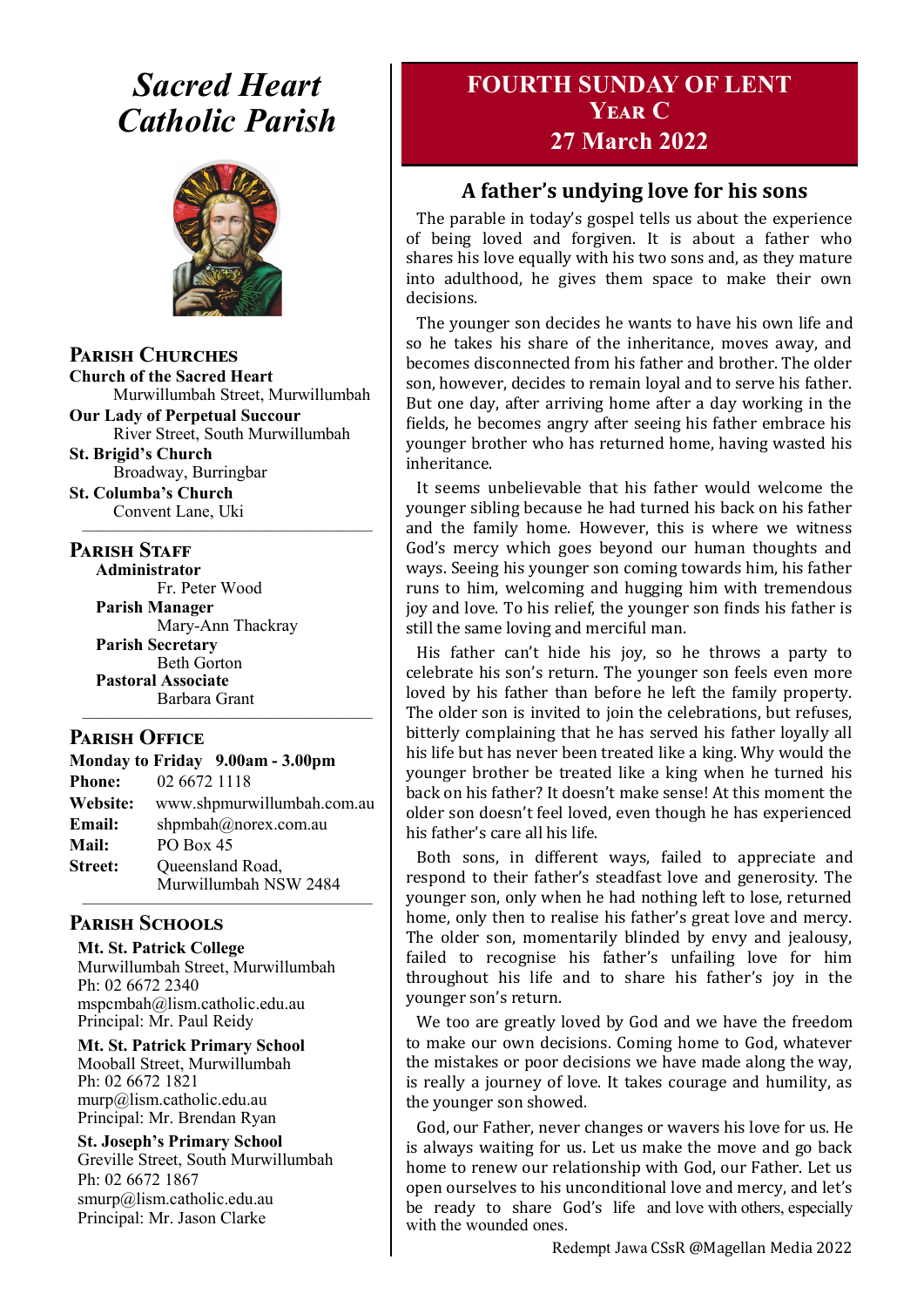# This week in the Parish  $27$  March -  $3$  April

| Sunday 27      | <b>FOURTH SUNDAY OF LENT - Year C</b><br>8:00 am - Mass<br>10:00 am - Mass                                             |
|----------------|------------------------------------------------------------------------------------------------------------------------|
| Tuesday 29     | 4:30 pm - Hour of Prayer<br>No 5:30 pm Mass today                                                                      |
| Wednesday 30   | 4:30 pm - Hour of Prayer<br>5:30 pm - Mass                                                                             |
| Thursday 31    | 8:15 am - Mass<br>9:15 am - Legion of Mary (Philomena 0414201940)                                                      |
| Friday 1 April | 11:00 am - Exposition of the Blessed Sacrament<br>12:00 pm - Mass<br>12:30 pm - Stations of the Cross (see note below) |
| Saturday 2     | 6:00pm - Vigil Mass                                                                                                    |
| Sunday 3       | FIFTH SUNDAY OF LENT - Year C<br>8:00 am - Mass<br>10:00 am - Mass                                                     |
|                | The Sacred Heart Prayer Chapel is open for private prayer each weekday<br>from $9$ am $-3$ pm                          |

#### RECONCILIATION IN LENT

Friday: 11:30 am - 11:50 am Saturday: 5.30 pm - 5.50 pm Sunday: 7.30 am - 7.50 am

#### HOUR FOR PRIVATE PRAYER

Each Tuesday & Wednesday from 4:30 pm

#### **Wednesday Word**

Copies of Wednesday Word, with this weekend's readings, are available for you in the Church.

#### EXPOSITION OF THE BLESSED **SACRAMENT**

First Friday of each month 11 am - 11:50 am

## **Please Pray For:**

#### **Recently Deceased**:

Lyle Houlahan (Scott Houlahan' father), Kath O'Keeffe (former parishioner), Beryl Allam, Roberto Dusi, Tony McKerrow

#### **Anniversaries:**

St Pope John Paul II, Kevin Loughman, Joe McDonald **Those Who Are Sick:** 

Mary Coleman, Deb Craig, Fr Anthony Lemon, James Wallace

#### *Readings for this Sunday and next week:*

**FOURTH SUNDAY OF LENT - Year C** Joshua 5:9-12; 2 Cor 5:17-21; Lk 15:1-3, 11-32

**FIFTH SUNDAY OF LENT - Year C** Is 43:16-21; Phil 3:8-14; Jn 8:1-11

## **Reading Roster | Year C**

#### **26/27 March | Fourth Sunday of Lent**  6 pm - Margaret Mumford

8 am - Philomena Zambelli 10 am - Ed Egan **2/3 April | Fifth Sunday of Lent**  6 pm - Lyndy Severs 8 am - Jan Bruce 10 am - Mary-Ann Thackray

#### **Acknowledgement of Country**

#### **STATIONS OF THE CROSS**

**Sacred Heart Church - 12.30pm Fridays during Lent led by Legion of Mary** (following 12.00 pm Mass)



## **WEDDING:**

Please pray for God's blessing on *Peter Twohill & Hayley Jarman* who were married this weekend.



## **Pastoral Council News**

The **next meeting** of the Parish Pastoral Council will be held on **Thursday 7 April at 5:30 pm.**

The **agenda for the meeting will be set on Thursday 31 March**. Any matters that you, our Parishioners, would like to be considered for the agenda should be sent by email to [banner@onthenet.com.au](mailto:banner@onthenet.com.au) or placed in the PPC box in the church no later than Wednesday 30 March.

**View Mass At Home -** *There are several options to tune into Mass at home when you can't join us:* 

- *Bishop Greg continues to online-stream Sunday Mass on the Diocesan YouTube channel - 9:00 am.*
- *Freeview TV - Channel 10 Sunday 6 am*

*We would like to acknowledge the Bundjalung people who are the Traditional Owners of this land on which we gather and pray today. We pay our respects to the Elders past, present and emerging, and extend that respect to other Aboriginal and Torres Strait Islander people past, present and emerging.*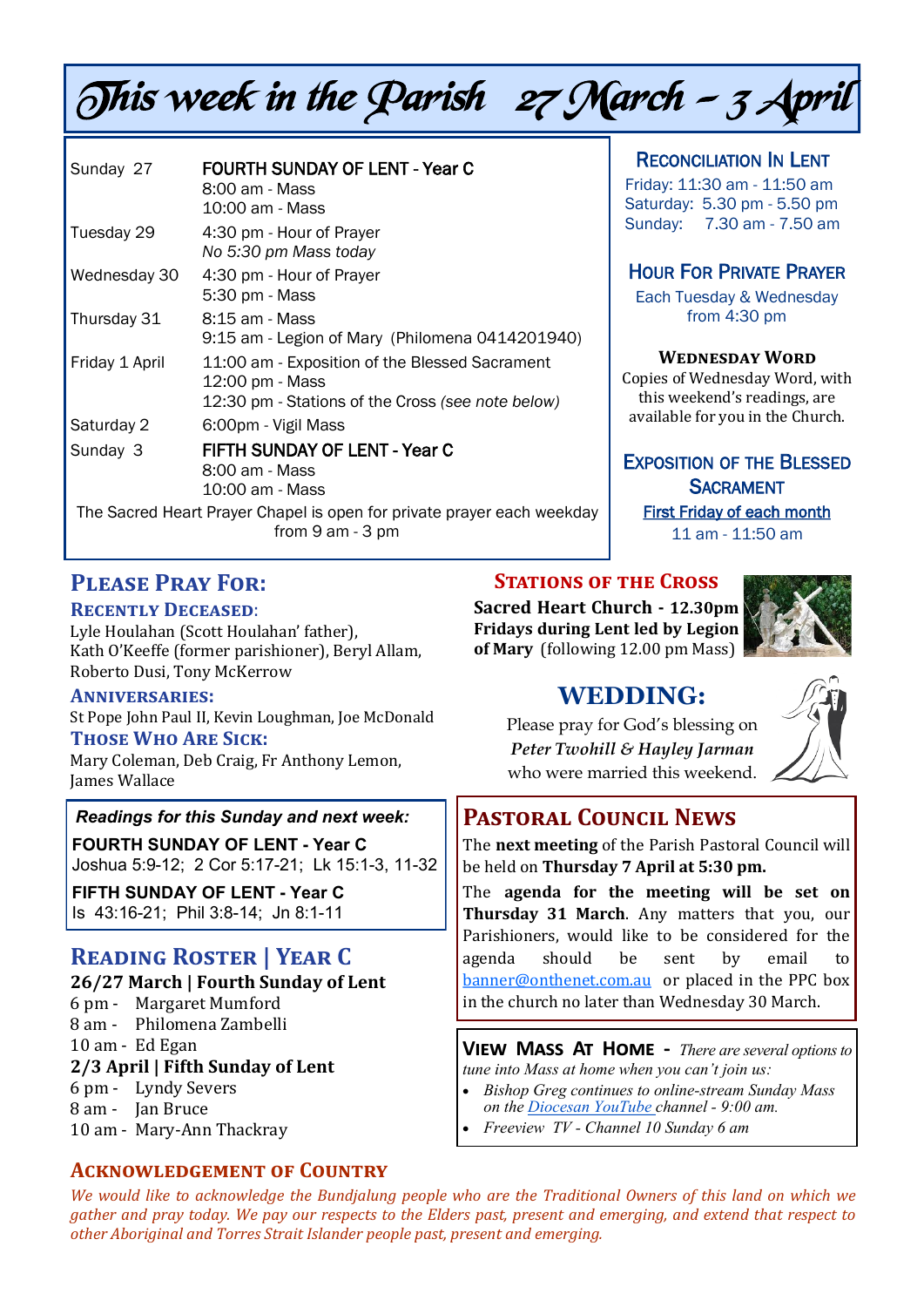## **Entrance Hymn**

#### **Hosea** Gregory Norbert OSB

Come back to me with all your heart. Don't let fear keep us apart. Trees do bend though straight and tall; so must we to others call. Long have I waited for your coming home to me and living deeply our new life.

The wilderness will lead you to your heart where I will speak. Integrity and justice with tenderness you shall know.

Long have I waited for your coming home to me and living deeply our new life.

You shall sleep secure with peace; faithfulness will be your joy. Long have I waited for your coming home to me and living deeply our new life.

## **Communion Hymn**

#### **OUR SUPPER INVITATION** Kevin Bates

Take of my bread and eat, drink my new wine take of my life and live, branch of my vine. Let me befriend you now, eat, take your fill. Don't be afraid to dream, love has its will.

Take up your burden now, walk till you find just what the journey means, walk while there's time.

Food for the journey will answer your need.

Don't be afraid to walk, love, my love will lead. Take of my bread and eat, drink my new wine be a sweet nourishment to good friends of mine. Let me befriend you now, eat, take your fill.

Share with your people, that love has its will. Take of my bread and eat, drink my new wine take of my life and live, branch of my vine.



**A reminder ... DAYLIGHT SAVING ENDS 3 am SUNDAY 3 APRIL**

#### **CONSECRATION OF RUSSIA AND UKRAINE**

On 25th March (Feast of the Annunciation), Pope Francis consecrated Russia and Ukraine to the Immaculate Heart of Mary, placing the warring countries under the protection of Mary and trusting in the power of her intercession in achieving a peaceful solution. We invite parishioners to pray the prayer for peace and justice.

#### **Reflection Hymn Yes, I Shall Arise** Lucien Deiss

Yes, I shall arise and return to my Father!

To you, O Lord, I lift up my soul. In you, O my God, I place all my trust.

Yes, I shall arise and return to my Father! Look down on me, have mercy, O Lord. Forgive me my sins, behold all my grief. Yes, I shall arise and return to my Father!

To you I pray; have pity on me. My God I have sinned against your great love. Yes, I shall arise and return to my Father!

#### **Recessional Hymn**

#### **Amazing Grace** John Newton

Amazing grace! How sweet the sound, that saved and strengthened me! I once was lost, but now am found, was blind, but now I see.

'Twas grace that taught my heart to fear, and grace my fears relieved; how precious did that grace appear the hour I first believed!

Through many dangers, toils and snares I have already come: 'tis grace that brought me safe thus far, and grace will lead me home.

When we've been there ten thousand years, bright shining as the sun, we've no less days to sing God's praise than when we first begun.

*(Used with permission: Word of Life International Licence No. 1466E)*

**Australian Catholic**<br>Bishops Conference

## **PRAYER FOR PEACE AND JUSTICE IN UKRAINE**

God of peace and justice, who change the hardened heart and break the power of violence, we entrust the people of Ukraine to you.

Protect them in this time of peril; let them know not death but life. not slavery but freedom.

You are Father of all; we are brothers and sisters.

Give us the strength to live that truth in love. choosing peace not war.

Through Christ our Lord.

Amen.